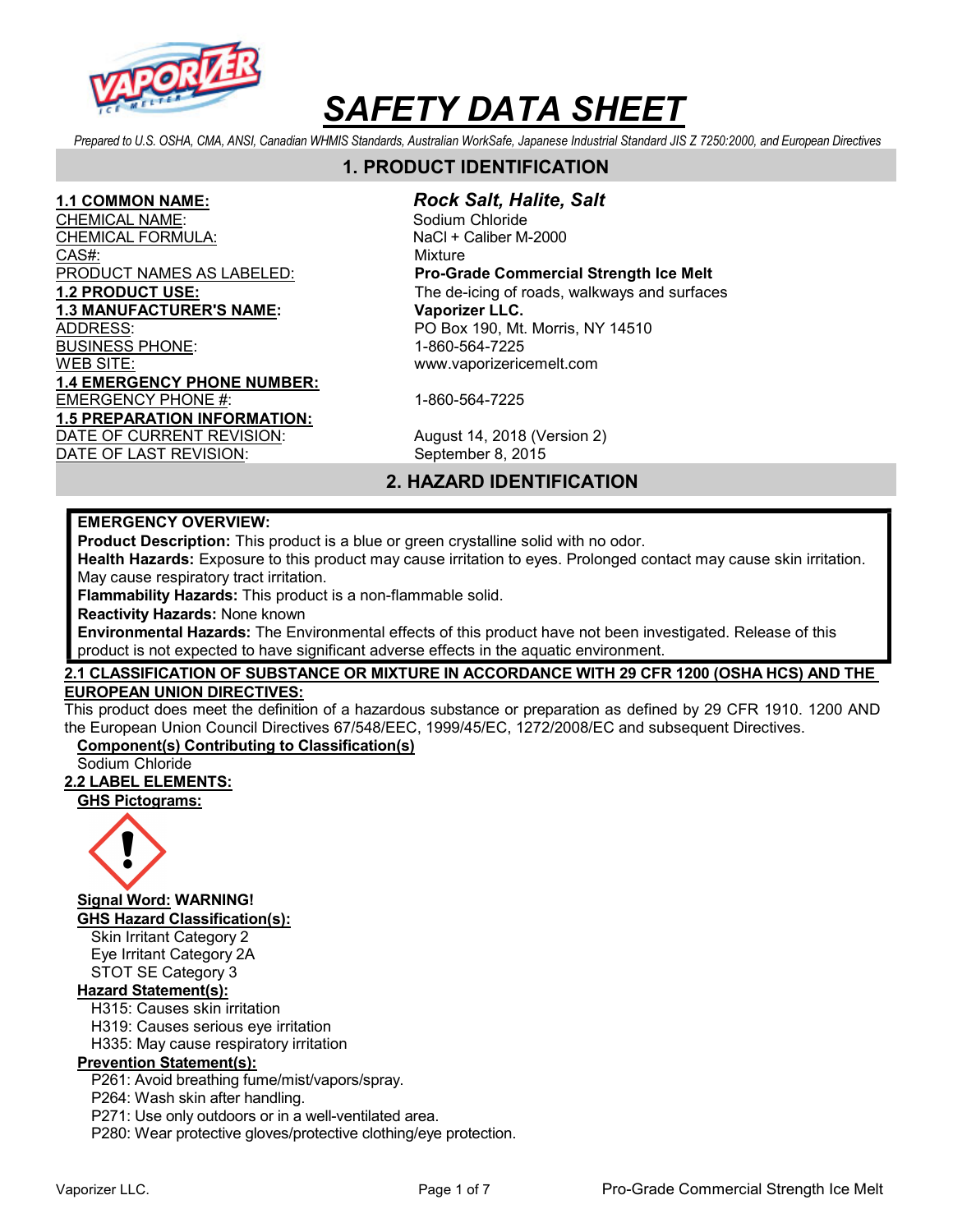

#### Response Statement(s):

P302+P352: IF ON SKIN: Wash with plenty of water.

P321: Specific treatment (See section 4 of this SDS).

P332+P313: If skin irritation occurs: Get medical advice/attention.

P362+P364: Take off contaminated clothing and wash it before reuse.

P305+P351+P338: IF IN EYES: Rinse cautiously with water for several minutes. Remove contact lenses, if present and easy to do. Continue rinsing.

P337+P313: If eye irritation persists: Get medical advice/attention.

P304+P340: IF INHALED: Remove person to fresh air and keep comfortable for breathing.

P312: Call a POISON CENTER/doctor if you feel unwell.

#### Storage Statement(s):

P403+P233: Store in a well-ventilated place. Keep container tightly closed.

P405: Store locked up.

#### Disposal Statement(s):

P501: Dispose of contents/container in accordance with local/regional/national/international regulations.

#### 2.3 HEALTH HAZARDS OR RISKS FROM EXPOSURE:

SYMPTOMS OF OVEREXPOSURE BY ROUTE OF EXPOSURE: The most significant routes of exposure for this product are by inhalation, skin contact, eye contact or ingestion.

#### ACUTE:

INHALATION: Inhalation may be irritating to the respiratory tract.

CONTACT WITH SKIN: Repeated or prolonged contact may cause skin irritation.

EYE CONTACT: Contact may irritate the eyes, resulting in redness or watering.

INGESTION: Ingestion of a large quantity may cause gastrointestinal irritation with nausea and vomiting. CHRONIC: None known

**TARGET ORGANS: Acute:** Eyes, Skin, Respiratory System **Chronic: None Known** Chronic: None Known

# 3. COMPOSITION AND INFORMATION ON INGREDIENTS

| <b>Hazardous Ingredients:</b>                         | WT%     | CAS#       | <b>EINECS#</b> | Index $#$  | <b>GHS Classifications</b>                                 |
|-------------------------------------------------------|---------|------------|----------------|------------|------------------------------------------------------------|
| Sodium Chloride                                       | $>99\%$ | 7647-14-5  | 231-598-3      | Not Listed | Skin Irritant Cat 2, Eye Irritant Cat 2A,<br>STOT SE Cat 3 |
| YPS (Yellow Prussiate of Soda)<br>Sodium Ferrocyanide | 0.0075% | 13601-19-9 | 237-081-9      | Not Listed | Eye Irritant Cat 2A                                        |
| Caliber M-2000 with AP                                | .04%    | Mixture    | Mixture        | Not Listed | Eye Irritant Cat 2A                                        |

Balance of other ingredients is less than 1% in concentration (or 0.1% for carcinogens, reproductive toxins, or respiratory sensitizers). Actual concentrations are withheld as trade secret.

## 4. FIRST-AID MEASURES

#### 4.1 DESCRIPTION OF FIRST AID MEASURES:

EYE CONTACT: If product enters the eyes, open eyes while under gentle running water for at least 15 minutes. Seek medical attention if irritation persists.

**SKIN CONTACT:** If product contacts skin, wash skin thoroughly with soap and water after handling. Seek medical attention if irritation develops and persists.

INHALATION: If breathing becomes difficult, remove victim to fresh air. If necessary, use artificial respiration to support vital functions. Seek medical attention.

INGESTION: If product is swallowed, call physician or poison control center for most current information. If professional advice is not available, do not induce vomiting. Never induce vomiting or give diluents (milk or water) to someone who is unconscious, having convulsions, or who cannot swallow. Seek medical advice. Take a copy of the label and/or SDS with the victim to the health professional.

#### MEDICAL CONDITIONS AGGRAVATED BY EXPOSURE: None known

#### 4.2 SYMPTOMS AND EFFECTS, BOTH ACUTE AND DELAYED:

Exposure to this product may cause irritation to skin and eyes. Inhalation of dust may cause irritation to respiratory system. May be harmful if swallowed with digestive tract irritation and vomiting.

4.3 RECOMMENDATIONS TO PHYSICIANS: Treat symptoms and eliminate overexposure.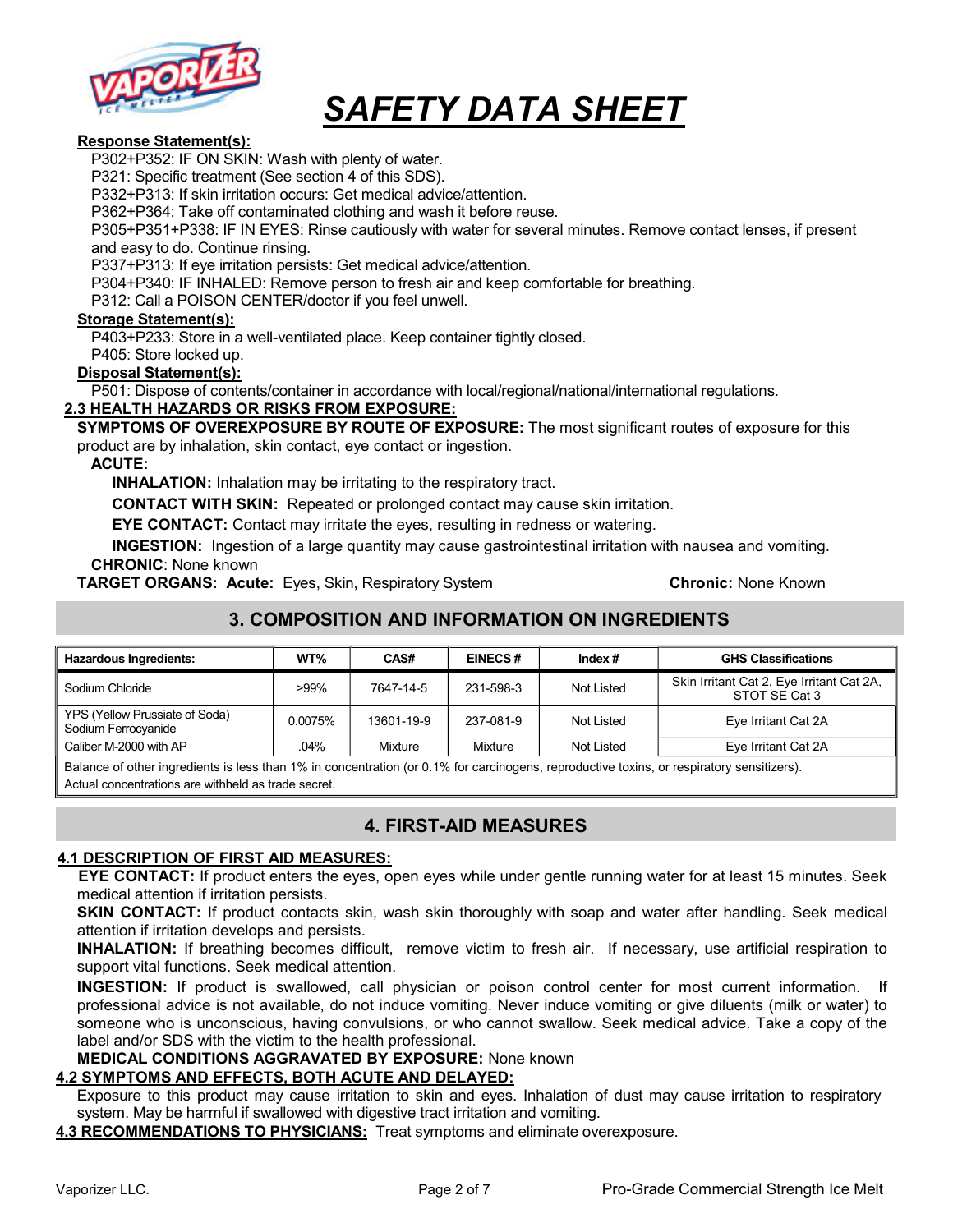

# 5. FIRE-FIGHTING MEASURES

#### 5.1 FIRE EXTINGUISHING MATERIALS:

| Use fire extinguishing methods below: |                      |
|---------------------------------------|----------------------|
| Water Spray: Yes                      | Carbon Dioxide: Yes  |
| Foam: Yes                             | Dry Chemical: Yes    |
| Halon: Yes                            | Other: Any "C" Class |

#### 5.2 UNUSUAL FIRE AND EXPLOSION HAZARDS:

None known

 Explosion Sensitivity to Mechanical Impact: No Explosion Sensitivity to Static Discharge: No

#### 5.3 SPECIAL FIRE-FIGHTING PROCEDURES:

Incipient fire responders should wear eye protection. Structural firefighters must wear Self-Contained Breathing Apparatus and full protective equipment. Isolate materials not yet involved in the fire and protect personnel. Move containers from fire area if this can be done without risk; otherwise, cool with carefully applied water spray. If possible, prevent runoff water from entering storm drains, bodies of water, or other environmentally sensitive areas.



NFPA RATING SYSTEM THE RESERVE THAT IS A RESERVE TO A RESERVE THAT IS A RESERVE TO A RESERVE THAT IS A RESERVE TO A RESERVE THAT IS A RESERVE TO A RESERVE THAT IS A RESERVE TO A RESERVE THAT IS A RESERVE TO A RESERVE THAT HAZARDOUS MATERIAL IDENTIFICATION SYSTEM Flammability **HEALTH HAZARD (BLUE)** 1 FLAMMABILITY HAZARD (RED) 0 PHYSICAL HAZARD (YELLOW) 0 PROTECTIVE EQUIPMENT EYES | RESPIRATORY | HANDS | BODY See Sect  $8$   $\blacksquare$  See Sect ine. 8 For Routine Industrial Use and Handling Applications

Hazard Scale: 0 = Minimal 1 = Slight 2 = Moderate 3 = Serious 4 = Severe \* = Chronic hazard

# 6. ACCIDENTAL RELEASE MEASURES

#### 6.1 PERSONAL PRECAUTIONS, PROTECTIVE EQUIPMENT AND EMERGENCY PROCEDURES:

## See section 8.2 for Exposure Controls.

## 6.2 ENVIRONMENTAL PRECAUTIONS:

No specific hazards connected with leaks and splits.

### 6.3 SPILL AND LEAK RESPONSE:

Sweep up spilled materials and place in appropriate container for disposal or re-use. Dispose of in accordance with U.S. Federal, State, and local hazardous waste disposal regulations and those of Canada and its Provinces, those of Australia, Japan and EU Member States (see Section 13, Disposal Considerations).

## 7. HANDLING and STORAGE

#### 7.1 PRECAUTIONS FOR SAFE HANDLING:

Establish good personal hygiene and work practices. Always wash hands and face before eating, drinking or smoking. 7.2 STORAGE AND HANDLING PRACTICES:

Store in a dry area with <75% relative humidity to avoid caking.

#### 7.3 SPECIFIC USES:

De-icing roads and walkways.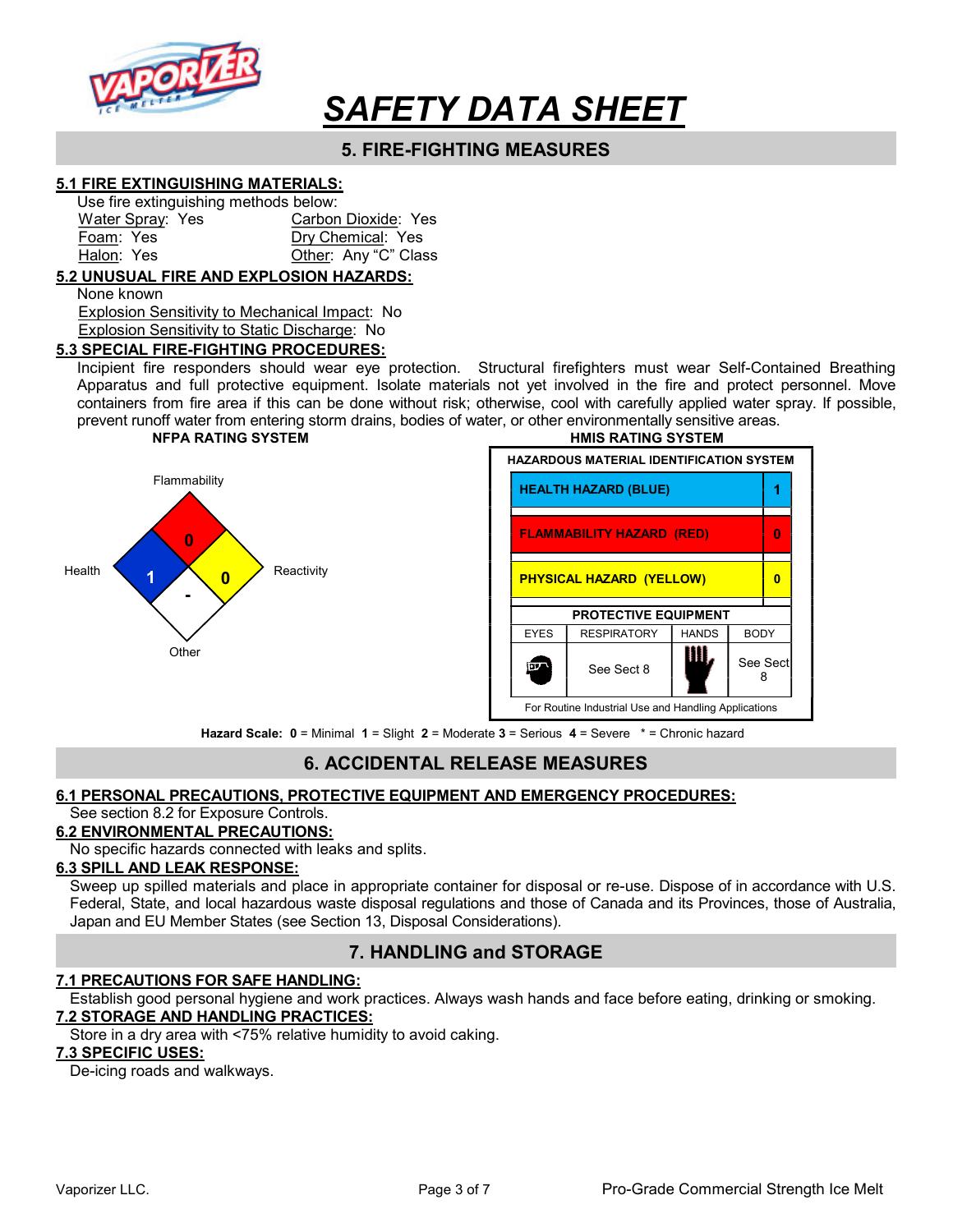

# 8. EXPOSURE CONTROLS - PERSONAL PROTECTION

#### 8.1 EXPOSURE PARAMETERS:

| <b>Chemical Name</b> | CAS#      | <b>ACGIH</b>                    | <b>TWA</b><br><b>OSHA</b>       |
|----------------------|-----------|---------------------------------|---------------------------------|
| Sodium Chloride      | 7647-14-5 | 10 mg/m <sup>3</sup> Total Dust | 15 mg/m <sup>3</sup> Total Dust |

#### 8.2 EXPOSURE CONTROLS:

VENTILATION AND ENGINEERING CONTROLS: Use with adequate ventilation to ensure exposure levels are maintained below the limits provided above.

The following information on appropriate Personal Protective Equipment is provided to assist employers in complying with OSHA regulations found in 29 CFR Subpart I (beginning at 1910.132) or equivalent standard of Canada, or standards of EU member states (including EN 149 for respiratory PPE, and EN 166 for face/eye protection), and those of Japan. Please reference applicable regulations and standards for relevant details.

**RESPIRATORY PROTECTION:** Not normally required when using this product. If necessary, use only respiratory protection authorized in the U.S. Federal OSHA Respiratory Protection Standard (29 CFR 1910.134), equivalent U.S. State standards, Canadian CSA Standard Z94.4-93, the European Standard EN149, or EU member states.

EYE PROTECTION Safety glasses or goggles are recommended to prevent eye contact. If necessary, refer to U.S. OSHA 29 CFR 1910.133, Canadian Standards, and the European Standard EN166, Australian Standards, or relevant Japanese Standards.

HAND PROTECTION: Protective gloves are recommended to prevent skin contact. If necessary, refer to U.S. OSHA 29 CFR 1910.138, the European Standard DIN EN 374, the appropriate Standards of Canada, Australian Standards, or relevant Japanese Standards.

**BODY PROTECTION:** Use body protect appropriate to task being performed. If necessary, refer to appropriate Standards of Canada, or appropriate Standards of the EU, Australian Standards, or relevant Japanese Standards.

## 9. PHYSICAL and CHEMICAL PROPERTIES

#### 9.1 INFORMATION ON BASIC PHYSICAL AND CHEMICAL PROPERTIES:

APPEARANCE (Physical State) and COLOR: This product is a blue or green crystalline solid.

ODOR: None ODOR THRESHOLD: Not Applicable pH: Not Applicable MELTING/FREEZING POINT: Not Applicable BOILING POINT: >2575°F FLASH POINT: Not Applicable EVAPORATION RATE (n-BuAc=1): Not Available FLAMMABILITY (SOLID, GAS): Not Applicable UPPER/LOWER FLAMMABILITY OR EXPLOSION LIMITS: Not Applicable VAPOR PRESSURE (mm Hg @ 20°C (68F): 2.4 mm @ 1376°F VAPOR DENSITY: Not Applicable RELATIVE DENSITY: Not Applicable DENSITY: Not Applicable SPECIFIC GRAVITY: Not Available SOLUBILITY IN WATER: 317 g/l @ 60°F WEIGHT PER GALLON: Not Available PARTITION COEFFICENT (n-octanol/water): Not Applicable AUTO-IGNITION TEMPERATURE: Not Applicable DECOMPOSITION TEMPERATURE: Not Available VISCOSITY: Not Available VOC g/l / Lb/gal: Not Available 9.2 OTHER INFORMATION:

No additional information available.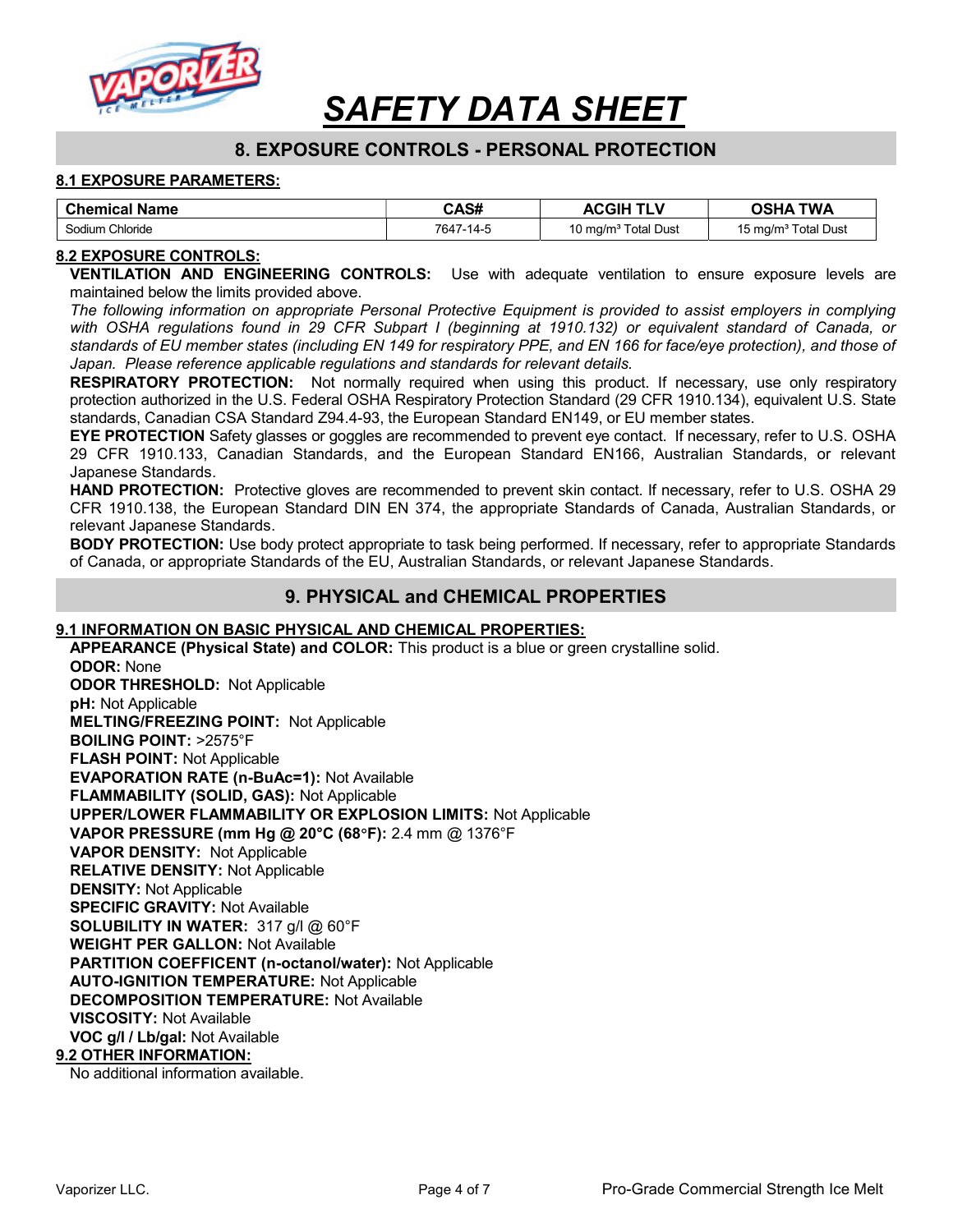

# 10. STABILITY and REACTIVITY

#### 10.1 REACTIVITY:

This product is not reactive.

#### 10.2 STABILITY:

Stable under conditions of normal storage and use.

#### 10.3 POSSIBILITY OF HAZARDOUS REACTIONS:

Chemical reactions occur when this product is involved with strong acids such as sulfuric or nitric acid.

#### 10.4 CONDITIONS TO AVOID:

Incompatible materials.

#### 10.5 MATERIALS WITH WHICH SUBSTANCE IS INCOMPATIBLE:

Strong acids.

#### 10.6 HAZARDOUS DECOMPOSITION PRODUCTS:

Thermal decomposition products include hydrochloric acid.

# 11. TOXICOLOGICAL INFORMATION

#### 11.1 INFORMATION ON TOXICOLOGICAL EFFECTS:

TOXICITY DATA:

CAS#: 7647-14-5

Oral, rat: LD50 = 3,000 mg/kg;

SUSPECTED CANCER AGENT: None of the ingredients within this product are found on the following lists: FEDERAL OSHA Z LIST, NTP, IARC, or CAL/OSHA and therefore are not considered to be, or suspected to be, cancer-causing agents by these agencies.

**IRRITANCY OF PRODUCT:** This product may be irritating to skin, eyes or respiratory system.

SENSITIZATION TO THE PRODUCT: This product is not considered a respiratory system or skin sensitizer.

REPRODUCTIVE TOXICITY INFORMATION: No information concerning the effects of this product and its components on the human reproductive system.

SPECIFIC TARGET ORGAN TOXICITY – SINGLE EXPOSURE: Eyes, Respiratory System and Skin SPECIFIC TARGET ORGAN TOXICITY - REPEATED EXPOSURE: None known ASPIRATION HAZARD: None

# 12. ECOLOGICAL INFORMATION

#### 12.1 TOXICITY:

This material is water soluble and occurs naturally, and is unlikely to have any long term effect on the environment. However, large or frequent applications or spills can have a potentially damaging effect on the environment.

## 12.2 PERSISTENCE AND DEGRADABILITY:

This material is not organic and therefore does not undergo biodegradation.

## 12.3 BIOACCUMULATIVE POTENTIAL:

Based on available information, the sodium chloride present may bioaccumulate in some aquatic organisms.

### 12.4 MOBILITY IN SOIL:

This material is water soluble and is expected to move rapidly with surface water or ground water flows.

#### 12.5 RESULTS OF PBT AND vPvB ASSESSMENT:

No specific data available on this product.

## 12.6 OTHER ADVERSE EFFECTS:

No specific data available on this product.

ALL WORK PRACTICES MUST BE AIMED AT ELIMINATING ENVIRONMENTAL CONTAMINATION.

#### 12.7 WATER ENDANGERMENT CLASS:

Water endangering in accordance with EU Guideline 91/155-EWG. Not determined

# 13. DISPOSAL CONSIDERATIONS

## 13.1 WASTE TREATMENT METHODS:

Waste disposal must be in accordance with appropriate U.S. Federal, State, and local regulations, those of Canada, Australia, EU Member States and Japan.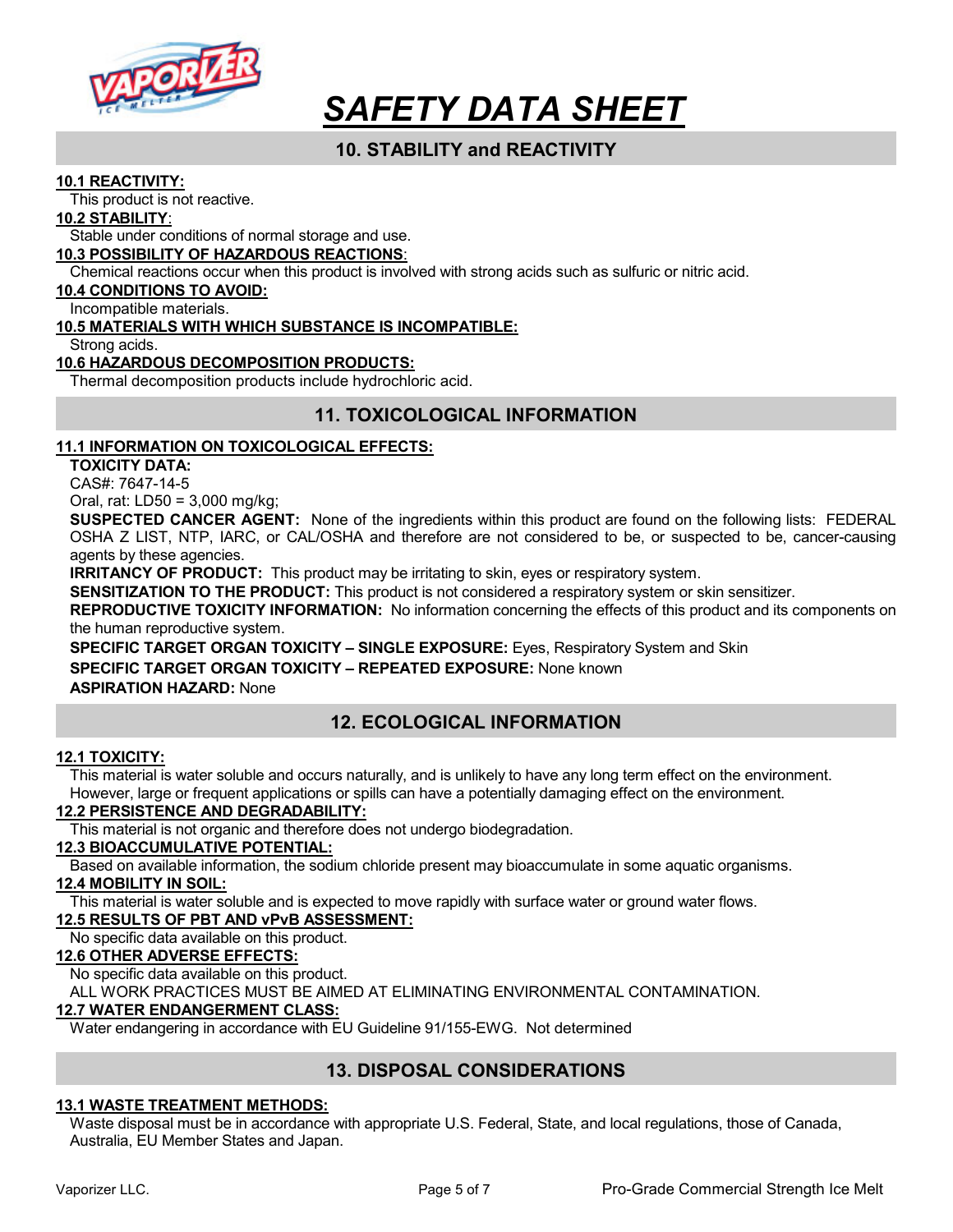

#### 13.2 EU Waste Code:

Not determined.

## 14. TRANSPORTATION INFORMATION

US DOT, IATA, IMO, ADR:

| U.S. DEPARTMENT OF TRANSPORTATION (DOT) SHIPPING REGULATIONS: This product is classified (per 49 CFR |  |
|------------------------------------------------------------------------------------------------------|--|
| 172.101) by the U.S. Department of Transportation, as follows.                                       |  |

| <u>IZ. IVI) by the O.S. Department of Transportation, as follows.</u> |                                                                                                                     |  |
|-----------------------------------------------------------------------|---------------------------------------------------------------------------------------------------------------------|--|
| <b>14.1 PROPER SHIPPING NAME:</b>                                     | Non-Regulated Material                                                                                              |  |
| <b>14.2 HAZARD CLASS NUMBER and DESCRIPTION:</b>                      | None                                                                                                                |  |
| <b>14.3 UN IDENTIFICATION NUMBER:</b>                                 | None                                                                                                                |  |
| <b>14.4 PACKING GROUP:</b>                                            | None                                                                                                                |  |
| <b>14.5 DOT LABEL(S) REQUIRED:</b>                                    | None                                                                                                                |  |
| <b>NORTH AMERICAN EMERGENCY RESPONSE GUIDEBOOK NUMBER: None</b>       |                                                                                                                     |  |
| <b>RQ QUANTITY:</b>                                                   | <b>None</b>                                                                                                         |  |
|                                                                       | 14.6 MARINE POLLUTANT: None of the components of this product are designated by the Department of Transportation to |  |
| be Marine Pollutants (49 CFR 172.101, Appendix B).                    |                                                                                                                     |  |
| <b>14.7 SPECIAL PRECAUTIONS FOR USER:</b>                             |                                                                                                                     |  |
|                                                                       |                                                                                                                     |  |

Avoid exposure

#### 14.8 INTERNATIONAL TRANSPORTION:

INTERNATIONAL AIR TRANSPORT ASSOCIATION SHIPPING INFORMATION (IATA): This product is not considered as dangerous goods.

INTERNATIONAL MARITIME ORGANIZATION SHIPPING INFORMATION (IMO): This product is not considered as dangerous goods.

#### 14.9 TRANSPORT IN BULK ACCORDING TO ANNEX II OF MARPOL 73/78 AND IBC CODE:

EUROPEAN AGREEMENT CONCERNING THE INTERNATIONAL CARRIAGE OF DANGEROUS GOODS BY ROAD (ADR): This product is not considered by the United Nations Economic Commission for Europe to be dangerous goods.

## 15. REGULATORY INFORMATION

#### 15.1 UNITED STATES REGULATIONS:

U.S. SARA REPORTING REQUIREMENTS: The components of this product are not subject to the reporting requirements of Sections 302, 304, and 313 of Title III of the Superfund Amendments and Reauthorization Act.

U.S. SARA THRESHOLD PLANNING QUANTITY: There are no specific Threshold Planning Quantities for the components of this product. The default Federal SDS submission and inventory requirement filing threshold of 10,000 lbs (4,540 kg) therefore applies, per 40 CFR 370.20.

#### U.S. CERCLA REPORTABLE QUANTITY (RQ): None

U.S. TSCA INVENTORY STATUS: The components of this product are listed on the TSCA Inventory or are exempted form listing.

#### OTHER U.S. FEDERAL REGULATIONS: None

CALIFORNIA SAFE DRINKING WATER AND TOXIC ENFORCEMENT ACT (PROPOSITION 65): Ingredients within this product are not on the Proposition 65 Lists.

#### 15.2 CANADIAN REGULATIONS:

CANADIAN DSL/NDSL INVENTORY STATUS: All components are DSL Listed, NDSL Listed and/or are exempt from listing.

OTHER CANADIAN REGULATIONS: Not applicable.

CANADIAN ENVIRONMENTAL PROTECTION ACT (CEPA) PRIORITIES SUBSTANCES LISTS:

This product has been classified in accordance with the hazard criteria of the Controlled Products Regulations and the SDS contains all of the information required by those regulations.

CANADIAN WHMIS CLASSIFICATION and SYMBOLS: This product has been classified per WHMIS 2015.

#### 15.3 EUROPEAN ECONOMIC COMMUNITY INFORMATION:

This product does meet the definition of a hazardous substance or preparation as defined by the European Union Council Directives 67/548/EEC, 1999/45/EC, 1272/2008/EC and subsequent Directives. See Section 2 for full Details.

#### 15.4 AUSTRALIAN INFORMATION FOR PRODUCT:

The components of this product are listed on the International Chemical Inventory list.